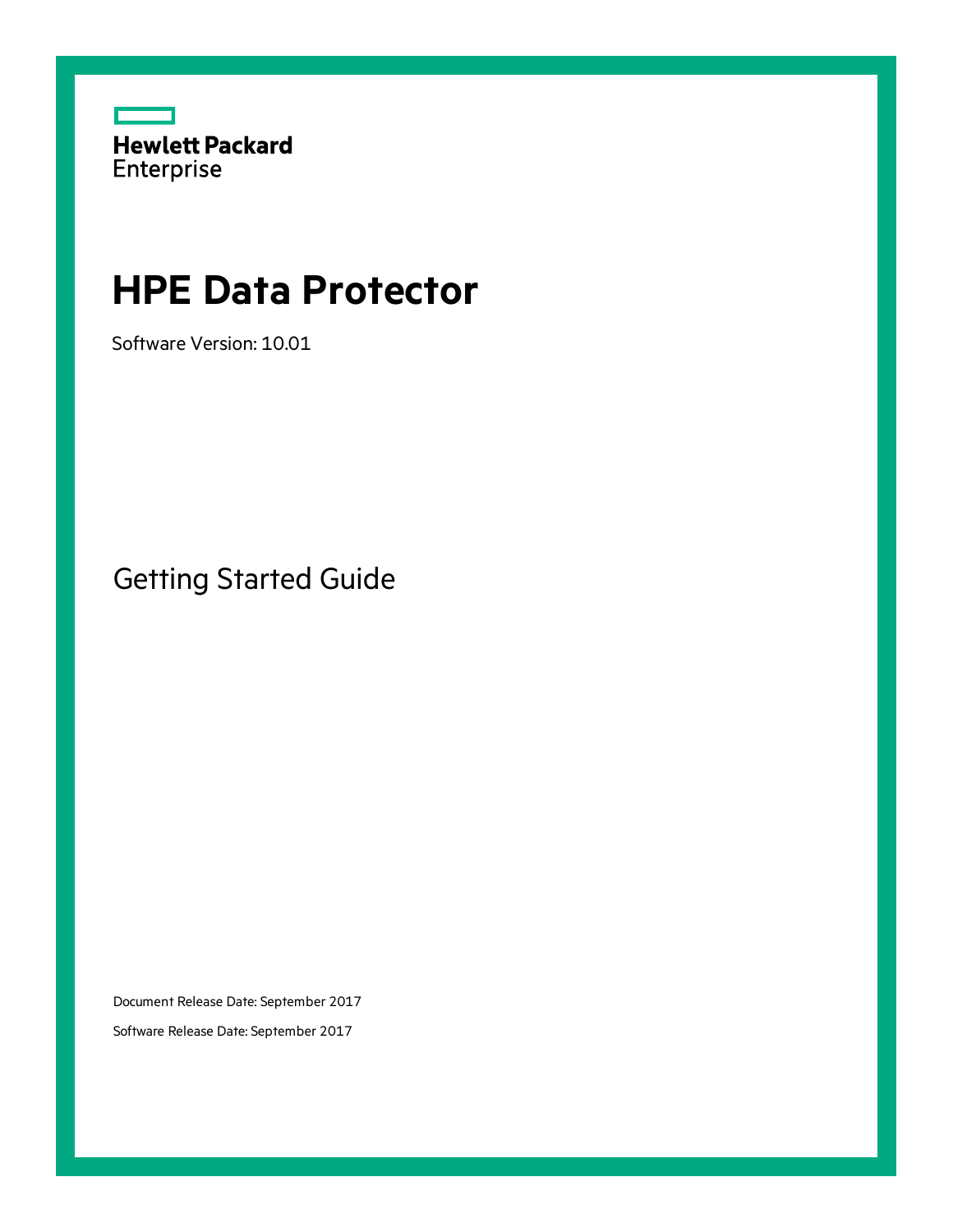### **Legal Notices**

#### **Warranty**

The only warranties for Hewlett Packard Enterprise Development LP products and services are set forth in the express warranty statements accompanying such products and services. Nothing herein should be construed as constituting an additional warranty. HPE shall not be liable for technical or editorial errors or omissions contained herein.

The information contained herein is subject to change without notice.

#### **Restricted Rights Legend**

Confidential computer software. Valid license from HPE required for possession, use or copying. Consistent with FAR 12.211 and 12.212, Commercial Computer Software, Computer Software Documentation, and Technical Data for Commercial Items are licensed to the U.S. Government under vendor's standard commercial license.

#### **Copyright Notice**

© Copyright 2017 Hewlett Packard Enterprise Development LP

#### **Trademark Notices**

Adobe™ is a trademark of Adobe Systems Incorporated.

Microsoft® and Windows® are U.S. registered trademarks of Microsoft Corporation.

UNIX® is a registered trademark of The Open Group.

This product includes an interface of the 'zlib' general purpose compression library, which is Copyright © 1995-2002 Jean-loup Gailly and Mark Adler.

### **Documentation updates**

The title page of this document contains the following identifying information:

- Software Version number, which indicates the software version.
- Document Release Date, which changes each time the document is updated.
- <sup>l</sup> Software Release Date, which indicates the release date of this version of the software.

To check for recent software updates, go to <https://softwaresupport.hpe.com/patches>.

To verify that you are using the most recent edition of a document, go to [https://softwaresupport.hpe.com/manuals.](https://softwaresupport.hpe.com/manuals)

This site requires that you register for an HPE Passport and sign in. To register for an HPE Passport ID, go to [https://hpp12.passport.hpe.com/hppcf/login.do.](https://hpp12.passport.hpe.com/hppcf/login.do)

You will also receive updated or new editions if you subscribe to the appropriate product support service. Contact your HPE sales representative for details.

### **Support**

Visit the HPE Software Support Online web site at [https://softwaresupport.hpe.com](https://softwaresupport.hpe.com/).

This web site provides contact information and details about the products, services, and support that HPE Software offers.

HPE Software online support provides customer self-solve capabilities. It provides a fast and efficient way to access interactive technical support tools needed to manage your business. As a valued support customer, you can benefit by using the support web site to:

- Search for knowledge documents of interest
- Submit and track support cases and enhancement requests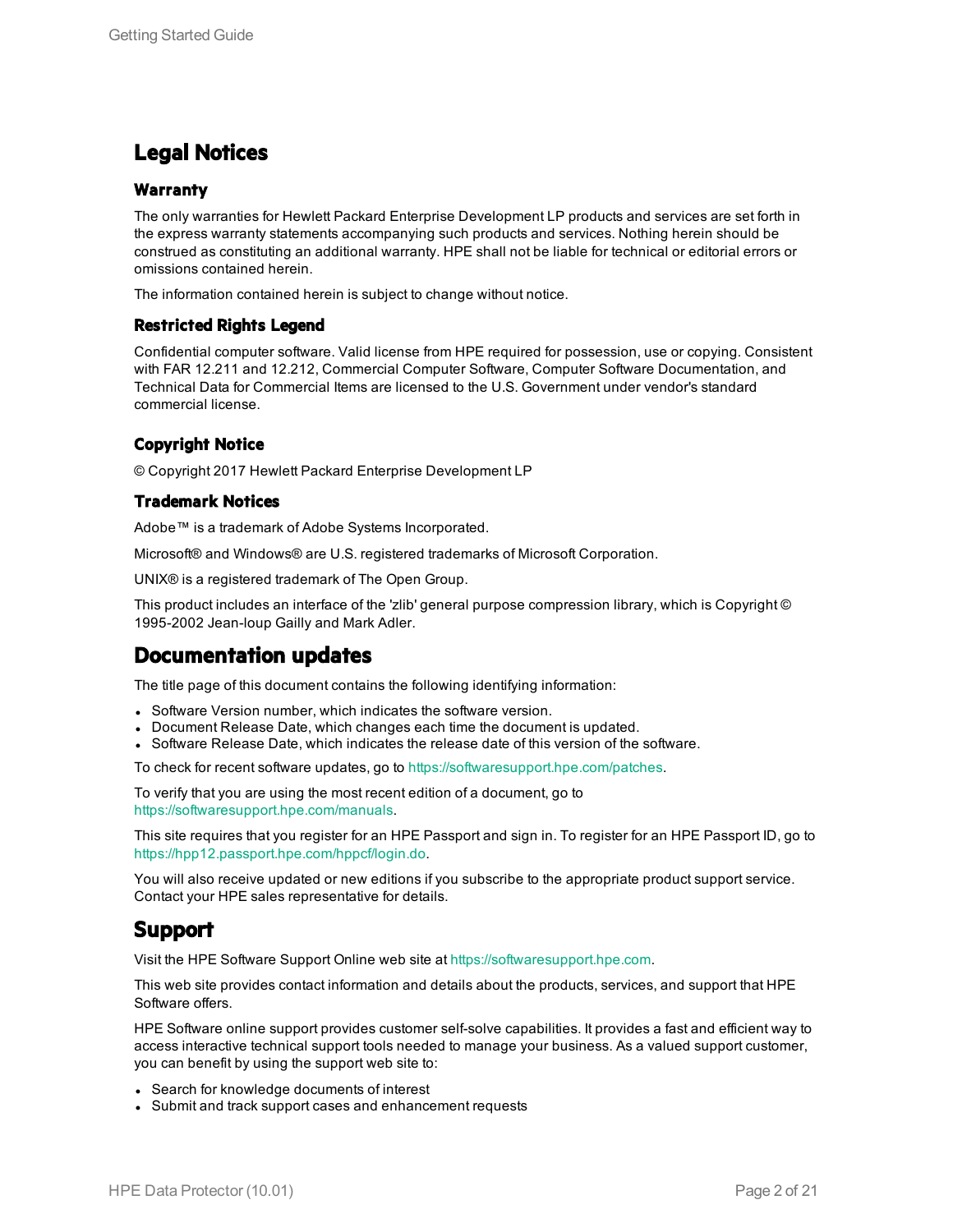- Download software patches
- Access product documentation
- Manage support contracts
- Look up HPE support contacts
- Review information about available services
- Enter into discussions with other software customers
- Research and register for software training

Most of the support areas require that you register as an HPE Passport user and sign in. Many also require a support contract.

To register for an HPE Passport ID, go to <https://hpp12.passport.hpe.com/hppcf/login.do>.

To find more information about access levels, go to <https://softwaresupport.hpe.com/web/softwaresupport/access-levels>.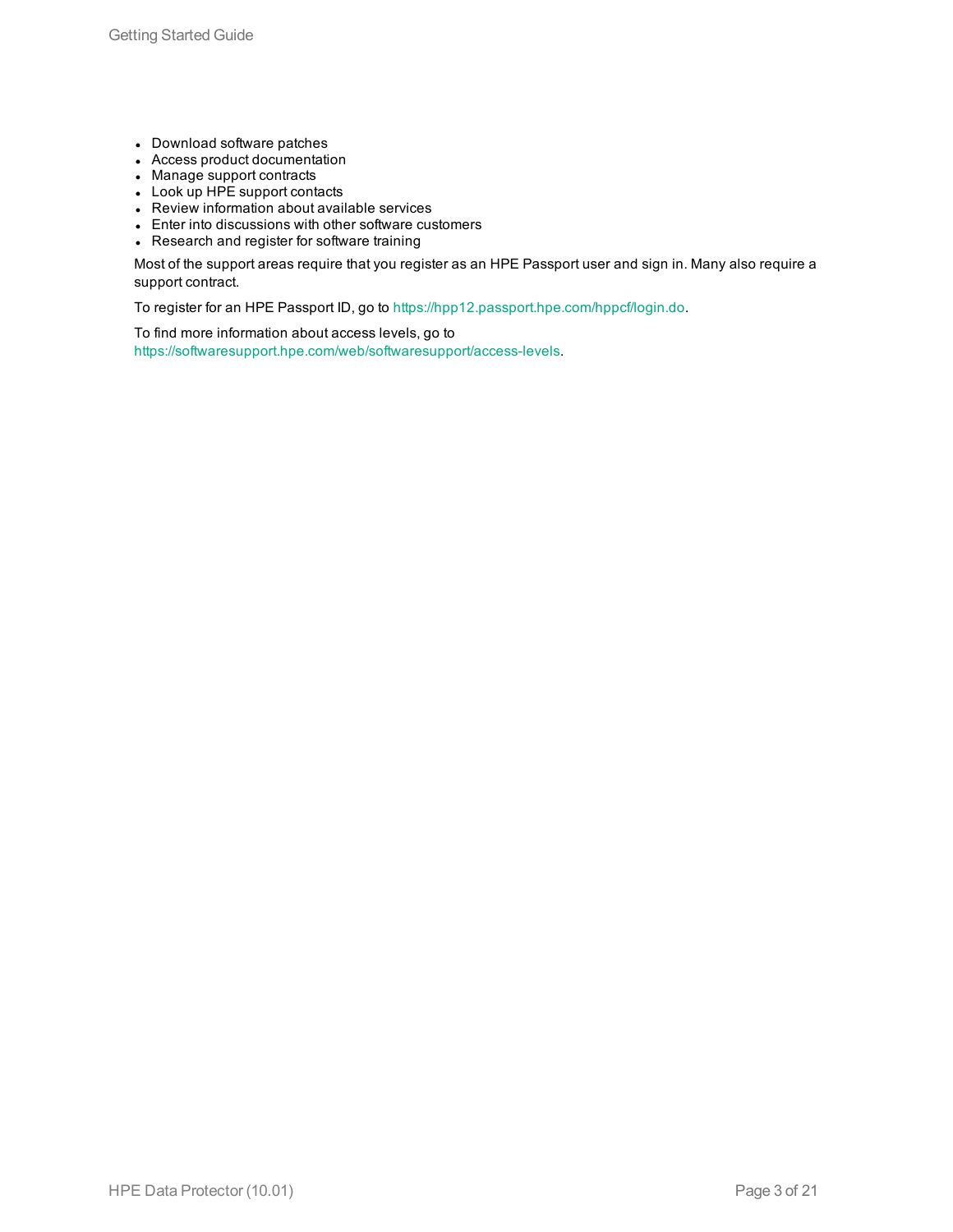# **Contents**

| .15 |
|-----|
| 16  |
|     |
|     |
|     |
|     |
|     |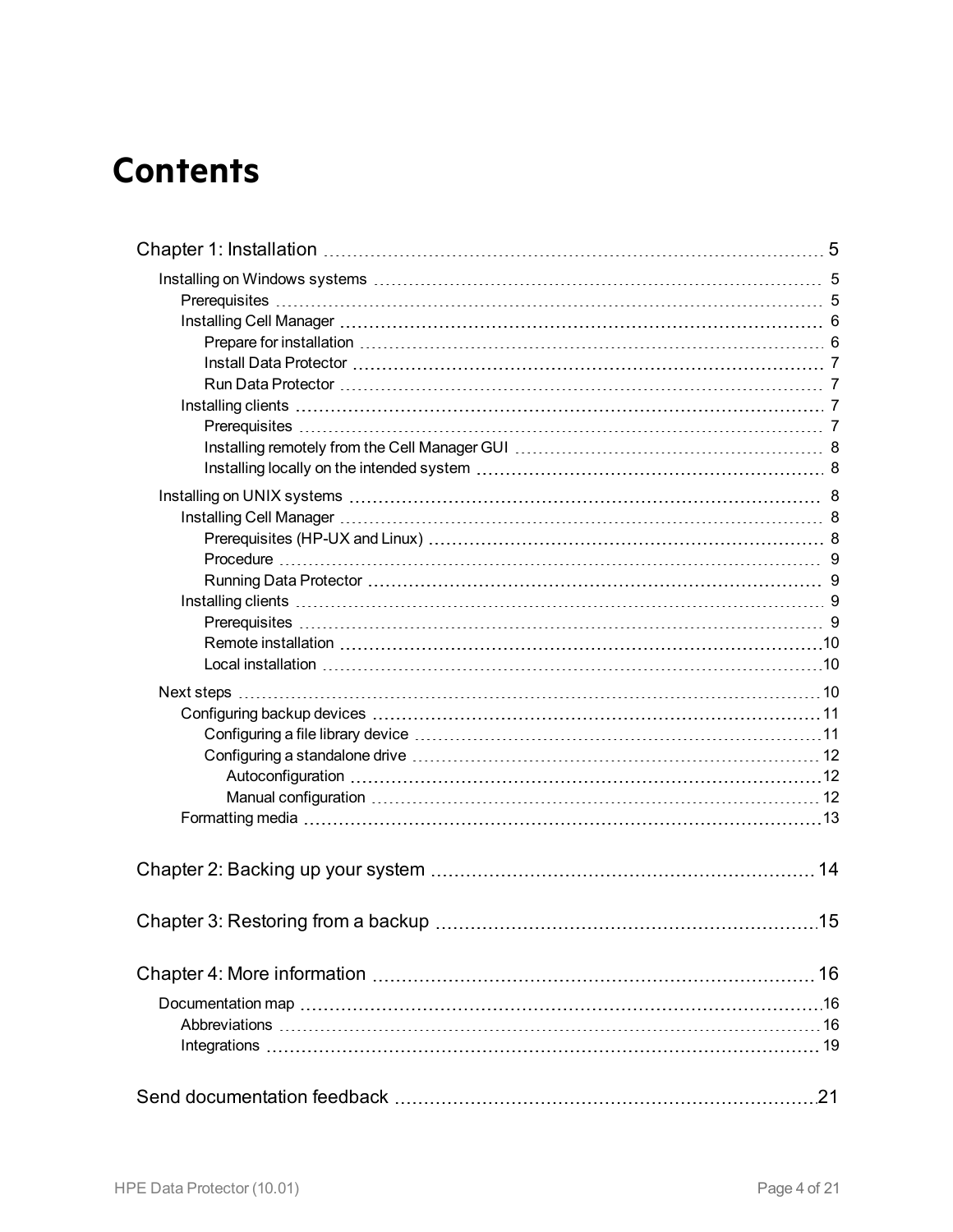# <span id="page-4-0"></span>**Chapter 1: Installation**

#### **NOTE:**

This guide applies to the full Data Protector product. If you have a Single Server Edition, some of the platforms and features mentioned do not apply.

This guide is designed to help you get started quickly. Using the default settings, you can quickly and easily install the software, create a backup, and do a restore.

## <span id="page-4-1"></span>**Installing on Windows systems**

**NOTE:** For full installation details, see the *HPE Data Protector Installation Guide* in the Docs directory of the top level of the Windows installation package.

## <span id="page-4-2"></span>**Prerequisites**

- Management server (Cell Manager):
	- <sup>o</sup> 4 GB of RAM

For recovery of the Internal Database, twice as much total RAM is required.

 $\circ$  1.5 GB of free disk space + approximately 100 bytes for each backed up file (for use by the IDB)

If you have insufficient free storage space on the chosen disk volume, you can mount another volume to a directory on it, but you should do so before the installation.

- Backup client (Disk Agent):
	- <sup>o</sup> 64 MB of RAM (128 MB recommended)
	- <sup>o</sup> 20 MB of disk space
- Device server (Media Agent):
	- <sup>o</sup> 64 MB of RAM (128 MB recommended)
	- <sup>o</sup> 20 MB of disk space
- User Interface:
	- <sup>o</sup> 512 MB of RAM
	- <sup>o</sup> 150 MB of disk space
- Guides and Help
	- <sup>o</sup> 100 MB for guides in PDF format and the Help system

These figures are the requirements for the components only. They do not include space allocation for the operating system, its paging file, and other applications.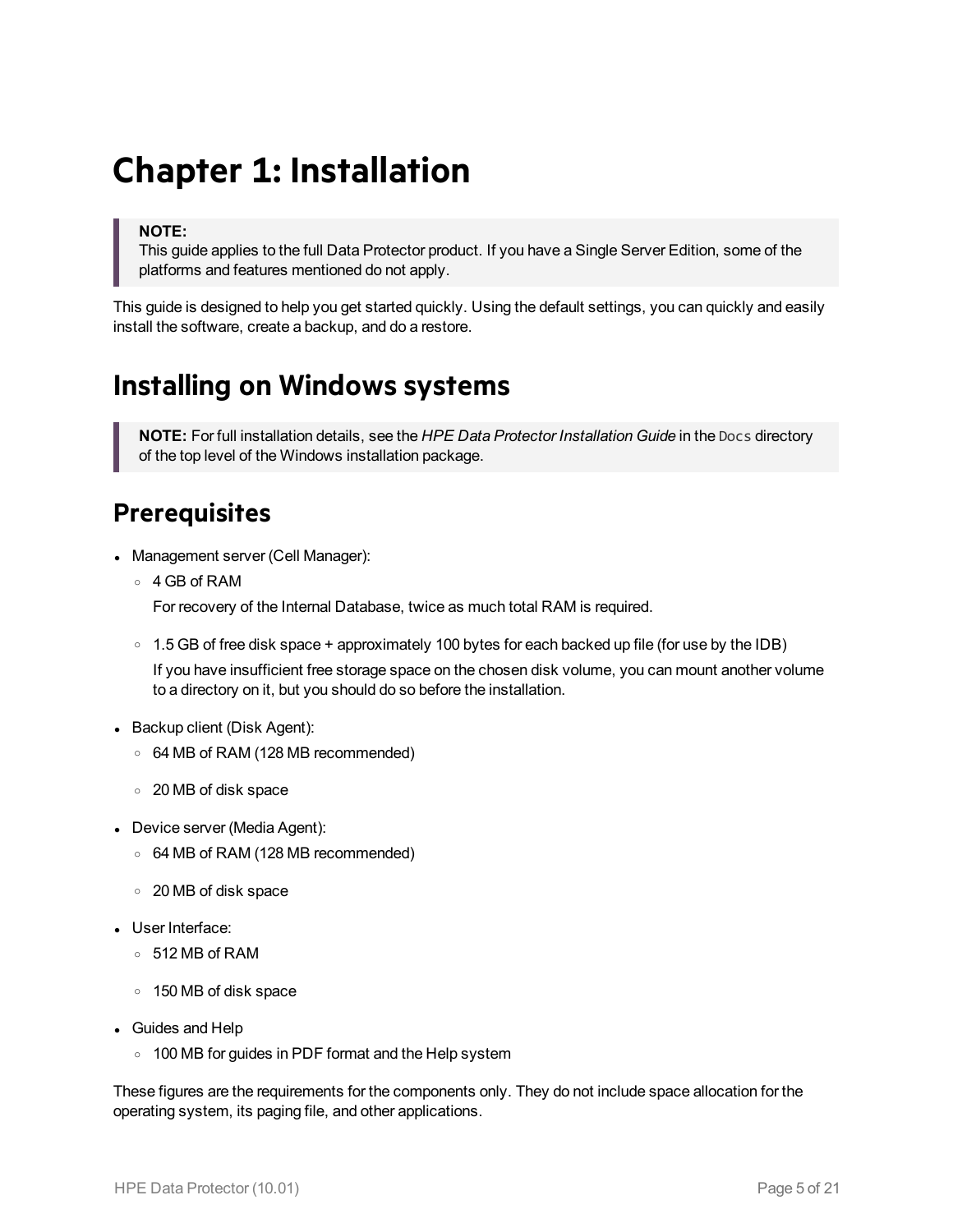## <span id="page-5-0"></span>**Installing Cell Manager**

For details of supported platforms, see the latest support matrices at <https://softwaresupport.hpe.com/>.

### <span id="page-5-1"></span>**Prepare for installation**

- 1. On the system that is to be your Data Protector Cell Manager:
	- a. For a standalone tape drive, connect the tape drive to the Data Protector Cell Manager and power it on.
	- b. Enable TCP/IP protocol and hostname resolution.

#### **To check if they are enabled:**

- i. Verify that name resolution is working properly by finding the name of the computer:
	- Open Command Prompt (on Windows systems) or Terminal (on UNIX systems).
	- $\cdot$  Run: hostname

The name of your computer will be displayed.

- ii. Verify name resolution and reachability:
	- **Run: nslookup** *Hostname*
	- <sup>l</sup> Trigger a reverse DNS lookup, by running: nslookup *IPAddress*

The network is set up properly when you get the same hostname and IP address from both commands.

If you have problems with your network, see the *HPE Data Protector Troubleshooting Guide*.

- c. Assign a static IP address.
- d. Deactivate the Windows tape device and changer drivers (recommended). Only use these drivers in exceptional cases, for example, when other applications access this tape device.
- 2. Log on to the system as Administrator (on Windows systems) or root (on UNIX systems).
- 3. Set up a separate operating system account for use with Data Protector, such as dpadmin.

On Windows systems, ensure that:

- The user is a member of Administrators and Backup Operators user groups.
- The user has logon rights as service (Windows advanced rights).

This user account is needed solely to provide the required services. It will not be used to log on to an individual's system.

The account should be used as the Data Protector service account in server and client installations. In a Windows domain, you only need to set up the account on the Primary Domain Controller.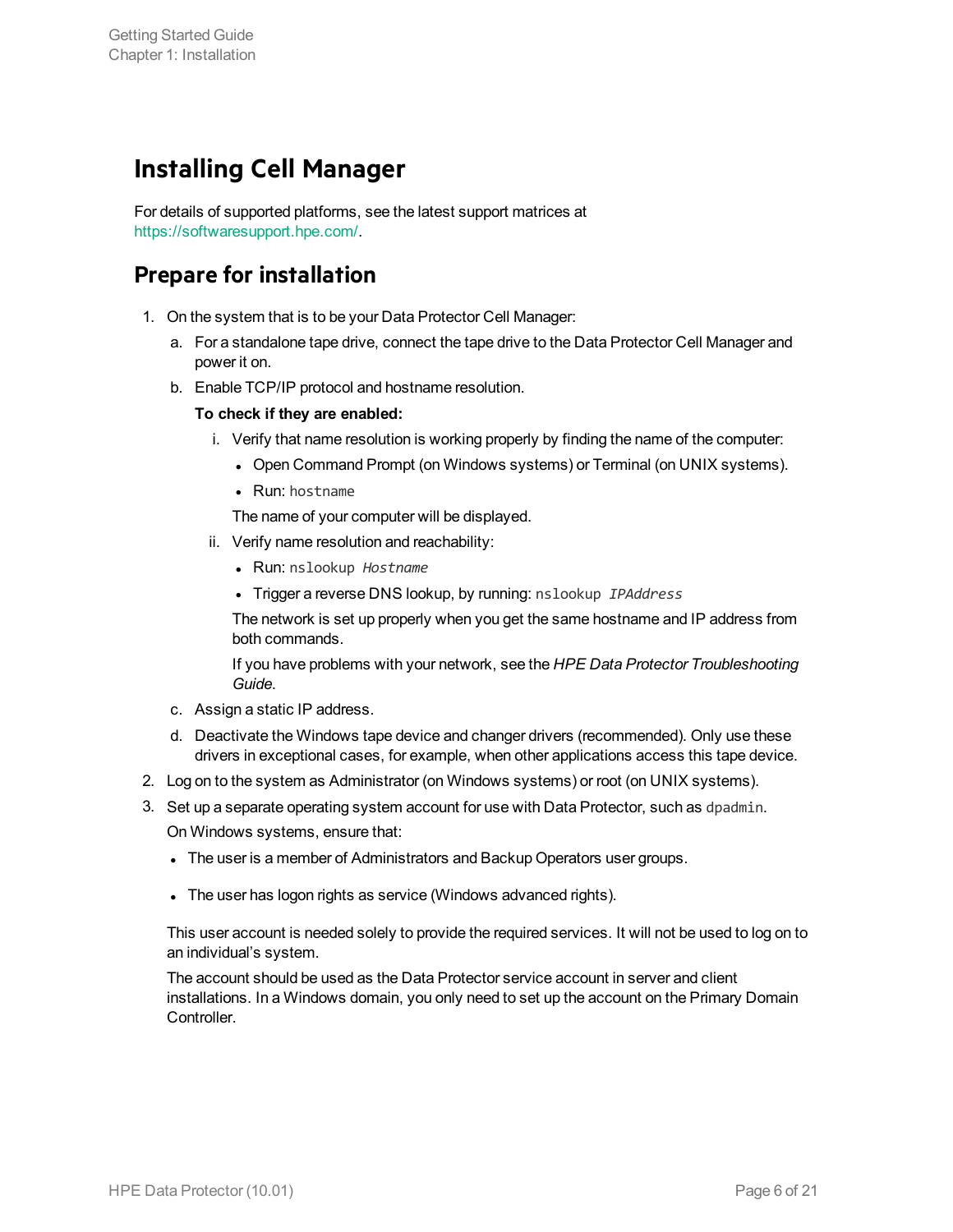### <span id="page-6-0"></span>**Install Data Protector**

- 1. Insert the Windows installation package (zip) and start the wizard:
	- 64-bit AMD64/Intel EM64T systems: \x8664\setup.exe
- 2. Select **Cell Manager** and follow the wizard using the default values.
- 3. In the **Account information** window, enter the user name and password for the user account you created in step 3 of the installation preparation procedure.

### <span id="page-6-1"></span>**Run Data Protector**

#### **Start > Programs > HPE Data Protector > Data Protector Manager**

For further information, see the documentation in the Docs directory in the top-level directory of the package (zip).

## <span id="page-6-2"></span>**Installing clients**

See <https://softwaresupport.hpe.com/> and search for "Data Protector". Select the required version to find out about supported platforms.

### <span id="page-6-3"></span>**Prerequisites**

- Cell Manager installed
- Administrator rights and password
- TCP/IP protocol and node name resolution enabled

**RAM and disk space** —minimum and recommended

| <b>Client system component</b>                 | RAM (MB)                      | Disk space (MB)  |  |  |
|------------------------------------------------|-------------------------------|------------------|--|--|
| User Interface                                 | 512 <sup>1</sup>              | 150 <sup>2</sup> |  |  |
| Disk Agent                                     | 64 for each (128 recommended) | 20 for each      |  |  |
| Media Agent                                    |                               |                  |  |  |
| Integration components                         |                               |                  |  |  |
| <b>English Documentation</b><br>(Guides, Help) | n/a                           | 100              |  |  |

<sup>&</sup>lt;sup>1</sup>Depends on the number of elements that need to be displayed at a time.

 $2$ The page file alone needs to be able to grow to about 3 times the physical memory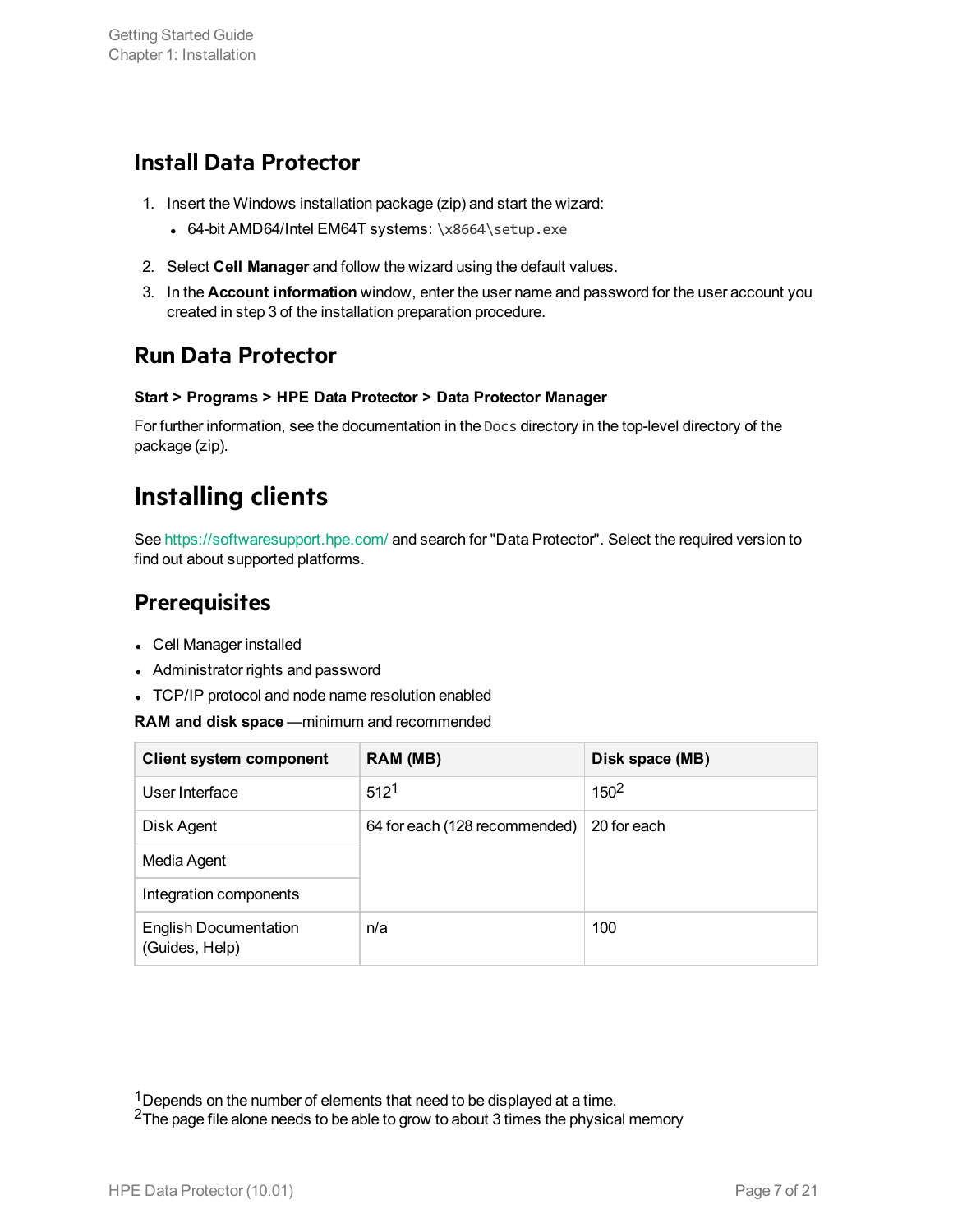### <span id="page-7-0"></span>**Installing remotely from the Cell Manager GUI**

- 1. Log on to the system as Administrator.
- 2. Click **Start > Programs > HPE Data Protector > Data Protector Manager**.
- 3. In the Data Protector Manager, switch to the **Clients** context.
- 4. In the Scoping Pane, right-click **Clients** and select **Add Clients** to start the wizard.
- <span id="page-7-1"></span>5. Follow the wizard instructions.

### **Installing locally on the intended system**

- 1. Log on to the system as Administrator.
- 2. Verify network connection between the Cell Manager system and the client system by running the following command: ping *CellManagerHostname*
- 3. Run:
	- 32-bit systems: \i386\setup.exe
	- 64-bit AMD64/Intel EM64T systems: \x8664\setup.exe
- 4. Select **Client**.
- 5. Follow the wizard instructions.
- <span id="page-7-2"></span>6. In the Cell Manager system dialog box, enter the name of your Cell Manager.

## **Installing on UNIX systems**

**NOTE:** For full installation details, see the *HPE Data Protector Installation Guide* in the /DOCS/C directory of the UNIX installation package (tar).

## <span id="page-7-3"></span>**Installing Cell Manager**

#### **NOTE:**

For supported platforms, see the latest support matrices at [https://softwaresupport.hpe.com/.](https://softwaresupport.hpe.com/)

The following is an example of a Cell Manager installation with backup device locally attached using the default configuration.

## <span id="page-7-4"></span>**Prerequisites (HP-UX and Linux)**

| <b>HP-UX</b>      | Linux             |
|-------------------|-------------------|
| 8 GB of total RAM | 4 GB of total RAM |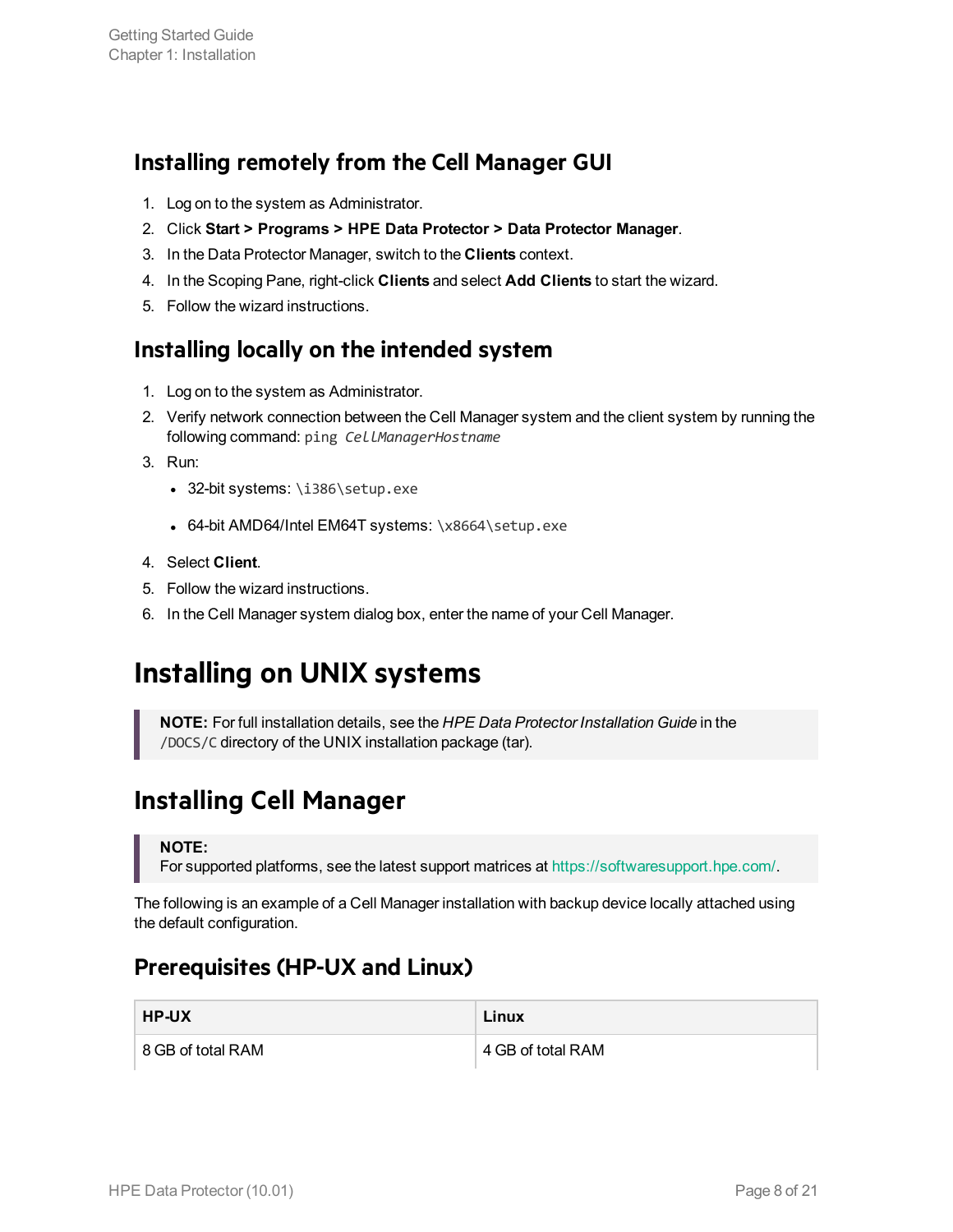| HP-UX                                                                                                                                               | Linux |  |  |  |  |  |
|-----------------------------------------------------------------------------------------------------------------------------------------------------|-------|--|--|--|--|--|
| <b>NOTE:</b><br>For recovery of the Internal Database, twice as much total RAM is required.                                                         |       |  |  |  |  |  |
| 1.5 GB of free disk space + approximately 100 bytes for each backed up file (for use by the IDB) in<br>the /var directory, where the IDB is stored. |       |  |  |  |  |  |
| If you have insufficient free storage space on the disk volume, you can use linked directories, but                                                 |       |  |  |  |  |  |

you should create the links before the installation and ensure that the destination directories exist.

### <span id="page-8-0"></span>**Procedure**

On your Data Protector Cell Manager:

1. Mount the UNIX installation package (tar) to a mount point, for example:

```
mkdir /cdrom
mount /dev/dsk/c0t0d0/ cdrom
```
2. Run omnisetup.sh. To run the command from the package (tar):

```
cd /cdrom/LOCAL_INSTALL
./omnisetup.sh -CM
```
3. Follow the instructions when prompted.

<span id="page-8-1"></span>Install clients either from the Cell Manager or locally.

## **Running Data Protector**

The Cell Manager services are automatically started during the installation.

<span id="page-8-2"></span>To use the Data Protector GUI, install the GUI client on a Windows system.

## **Installing clients**

See <https://softwaresupport.hpe.com/> and search for "Data Protector". Select the required version to find out about supported platforms.

## <span id="page-8-3"></span>**Prerequisites**

• root permissions on every target system

**RAM and disk space** —minimum and recommended

| <b>Client system component</b> | RAM (MB)             | Disk space (MB) |
|--------------------------------|----------------------|-----------------|
| Disk Agent                     | 64 (128 recommended) | 10              |
| Media Agent                    | 64 (128 recommended) | 20              |
| integration components         | 64 (128 recommended) | 20              |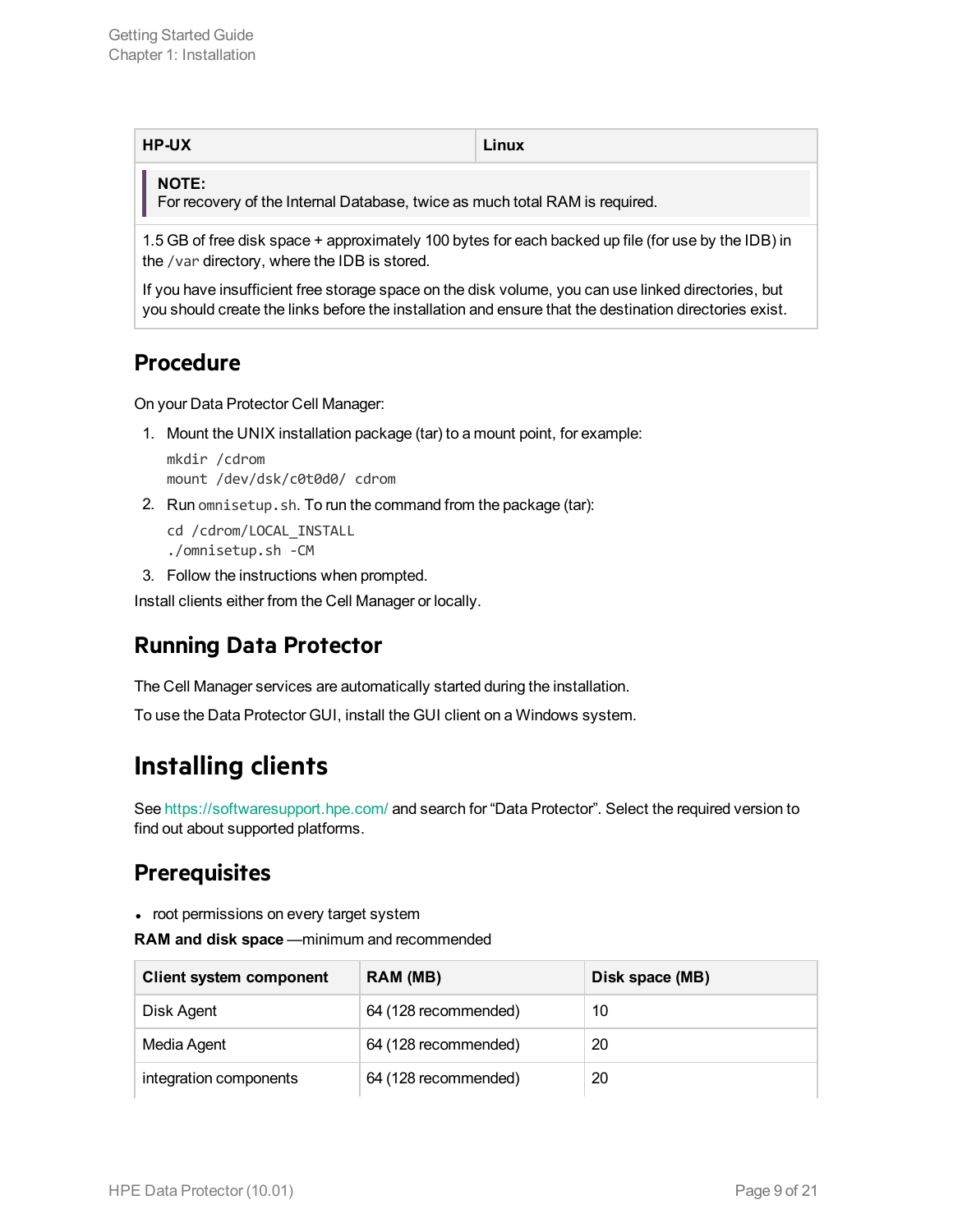| <b>Client system component</b>                 | RAM (MB) | Disk space (MB) |
|------------------------------------------------|----------|-----------------|
| <b>English Documentation</b><br>(Guides, Help) | n/a      | 95              |

### <span id="page-9-0"></span>**Remote installation**

Distribute the software to clients using the Data Protector user interface. Cross-platform client installation is supported.

- 1. On you GUI client, start the Data Protector Manager.
- 2. In the Data Protector Manager, switch to the **Clients** context.
- 3. In the Scoping Pane, right-click **Clients** and select **Add Clients** to start the wizard.
- 4. Follow the instructions. For details on each wizard page, see the *HPE Data Protector Help*.

After the Media Agent is installed, check your configuration files (/kernel/drv/st.conf). For specifics, see Installing Data Protector clients in the *HPE Data Protector Installation Guide*.

<span id="page-9-1"></span>Finally, connect a backup device to the system.

### **Local installation**

- 1. Insert the UNIX installation package (tar).
- 2. Mount the installation package (tar) to a mount point.
- 3. Change directory to *Mount\_Point*/LOCAL\_INSTALL and run:

omnisetup.sh [-source *directory*][-server *name*][-install *component list*]

For a list of Data Protector component codes, see the *HPE Data Protector Installation Guide*.

4. omnisetup informs you if the installation was completed and if the client was imported to the Data Protector cell. The CORE and CORE-INTEG components are automatically installed.

If you specified the name of the Cell Manager, the client will be imported to the cell. If not, import it using the Data Protector GUI.

## <span id="page-9-2"></span>**Next steps**

#### **You can now run the Data Protector Manager.**

Start the Data Protector Manager. The Data Protector Manager will open, displaying the Clients context and Next Step wizard:

#### **Next Step Wizard**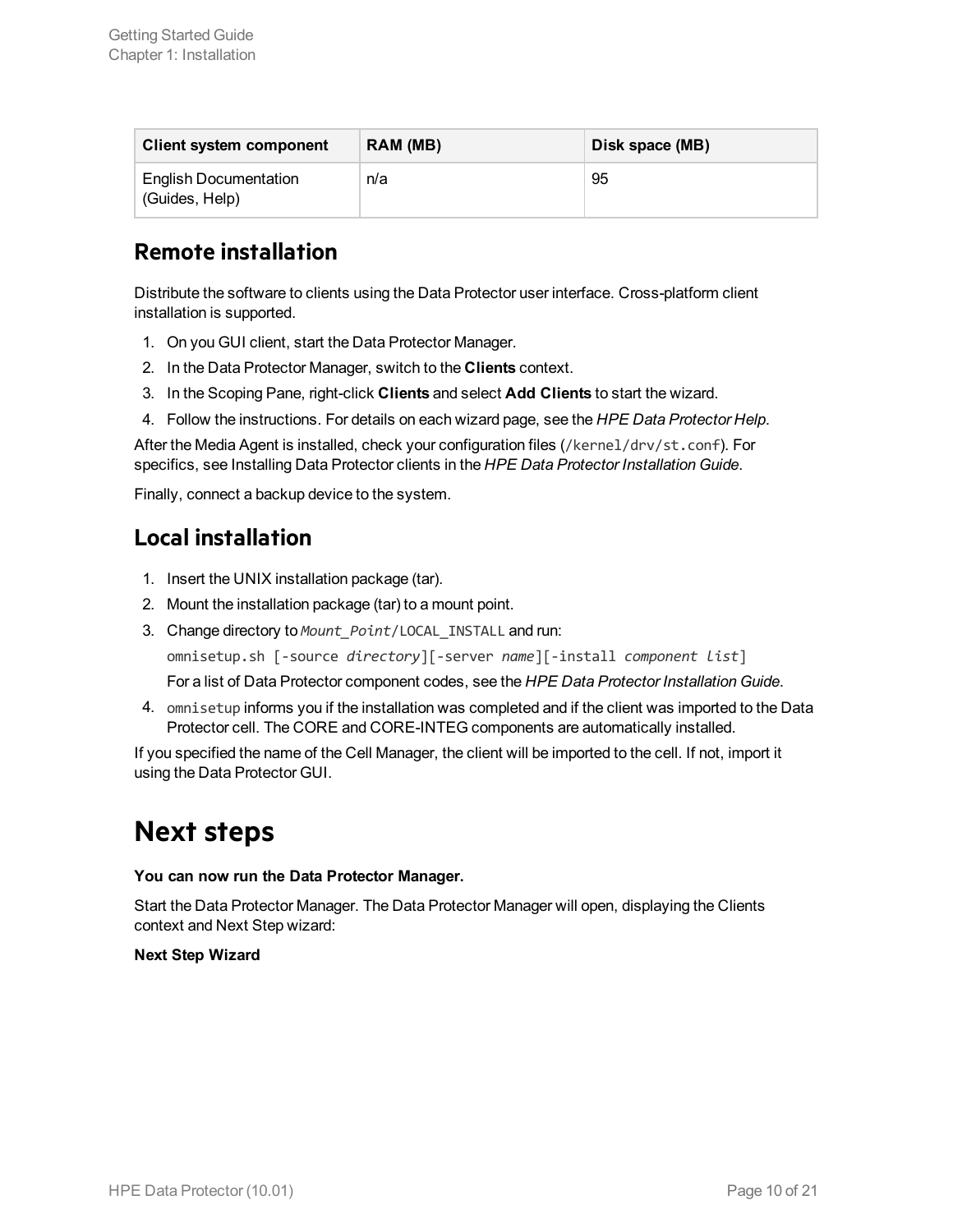|   | File Edit View Actions Help                                         | 80 Data Protector Cell - HPE Data Protector Manager                                                                                                                                                         | $-101 \times$       |
|---|---------------------------------------------------------------------|-------------------------------------------------------------------------------------------------------------------------------------------------------------------------------------------------------------|---------------------|
|   | Clients                                                             | 3 <sup>1</sup><br>重 番 回<br>盟の国中国国<br>3<br>Name<br>Description                                                                                                                                               |                     |
|   | Data Protector Cell<br>由-圓 Clients<br><b>E</b> -<br>由 图 MS Clusters | <b>可Clients</b><br>Sets up clients in the current cell.<br><b>But</b> MS Clusters<br>Configures clusters in the current cell.<br>Installation Servers Adds and removes Installation Servers.                | 5                   |
|   |                                                                     | <b>Next Step Wizard</b><br>Next step<br>Add New Clients<br>Add New Users<br>=<br>Configure New Devices<br>,0000<br>$\boxed{3}$<br><b>Configuring Cell Manager Backup</b><br>→∦<br>Run an Interactive Backup | $\vert x \vert$     |
|   |                                                                     | Restore from a Backup<br>$\Box$ Do not show this window in the future                                                                                                                                       | Close               |
|   | 編 Objects                                                           | Data Protector Cell<br>$N = 4$<br>$\mathbb N$<br>8<br>6                                                                                                                                                     | Cosan13.company.com |
| 1 | Menu bar                                                            | <b>Context list</b><br>$\overline{2}$<br>Tool bar<br>3                                                                                                                                                      | Scoping pane<br>4   |
| 5 | Results area                                                        | 6<br>Navigation tabs<br>Results tabs<br>7                                                                                                                                                                   | 8<br>Status bar     |

## <span id="page-10-0"></span>**Configuring backup devices**

## <span id="page-10-1"></span>**Configuring a file library device**

These instructions are for a simple file library device configuration on a local or shared drive using mostly default options. For other possibilities see the *HPE Data Protector Help* index: "configuring backup devices".

Before you start: On Windows, disable the compression option.

1. Create a directory on a local or shared disk.

Example: C:\FileLibrary

- 2. Start Data Protector Manager.
- 3. Select **Devices & Media** from the Context List.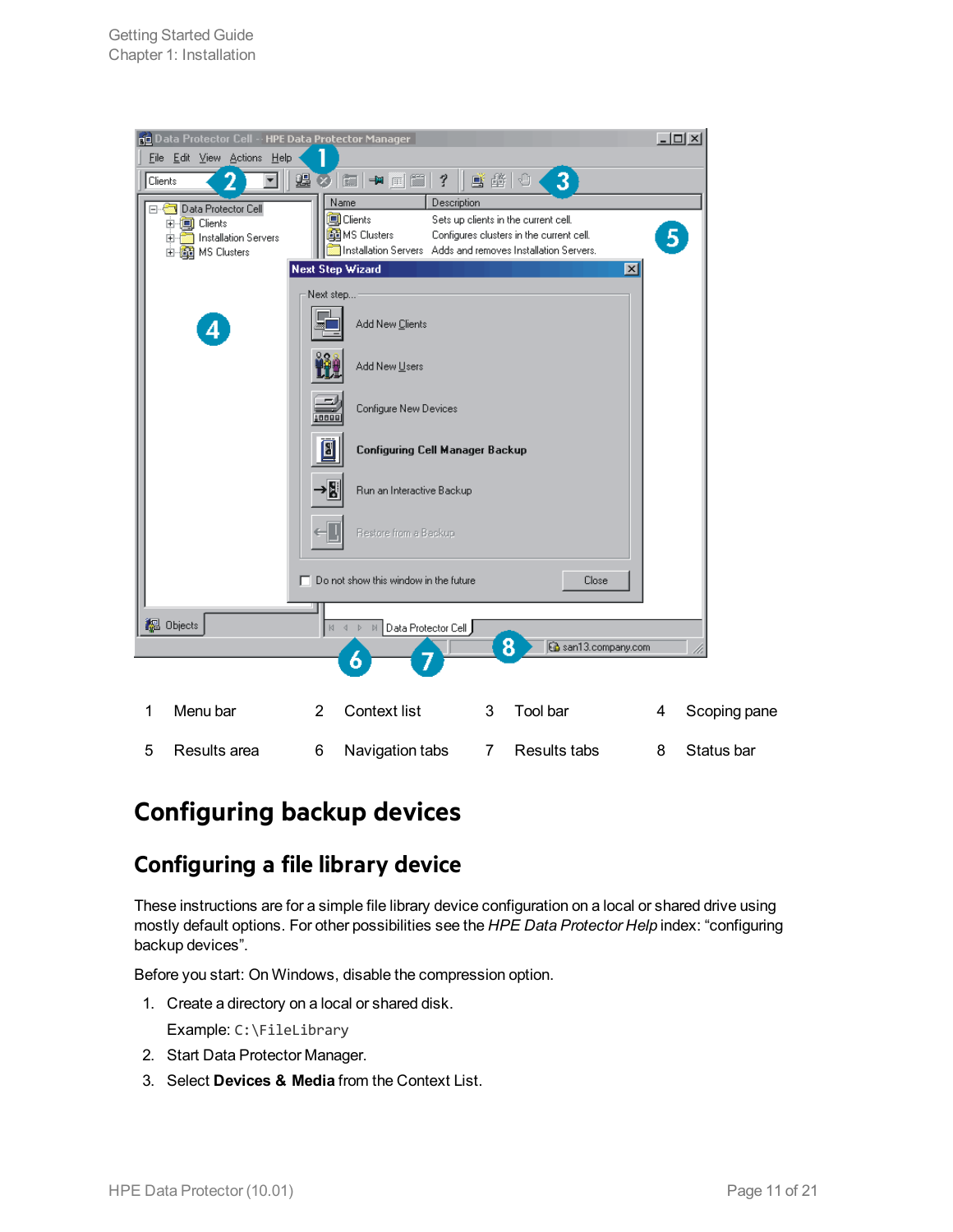- 4. Right-click **Devices** and select **Add Device** to open the device definition pane.
- 5. Enter details:

| Device name        | Example: File Library Device 01                     |
|--------------------|-----------------------------------------------------|
| <b>Description</b> | optional                                            |
| <b>Client</b>      | Select the client to which the device is connected. |
| Device type        | Select File Library.                                |

Click **Next**.

- 6. Specify the directory for the file library device you created in step 1 and click **Add**.
- 7. Click **Next**. In the Results Area, select the media type: **File**.
- <span id="page-11-0"></span>8. Click **Finish**.

### **Configuring a standalone drive**

### <span id="page-11-1"></span>**Autoconfiguration**

- 1. Select **Devices & Media** from the Context List.
- 2. Right-click **Device**.
- 3. Select **Autoconfigure Devices**.
- 4. Select your system from the list and click **Finish**.

<span id="page-11-2"></span>Your device is configured automatically.

### **Manual configuration**

Follow the instruction for a file library device above, up to step 4. Then:

1. Enter details:

| Device name        | Example: LTO-3 Tape Drive                           |
|--------------------|-----------------------------------------------------|
| <b>Description</b> | optional                                            |
| <b>Client</b>      | Select the client to which the device is connected. |
| Device type        | Select Standalone                                   |

Click **Next**.

- 2. Enter the SCSI address by expanding the field and selecting one of the options. Click **Add**.
- 3. Click **Next**. In the Results Area, select the correct media type, such as **LTO**.
- 4. Click **Finish**.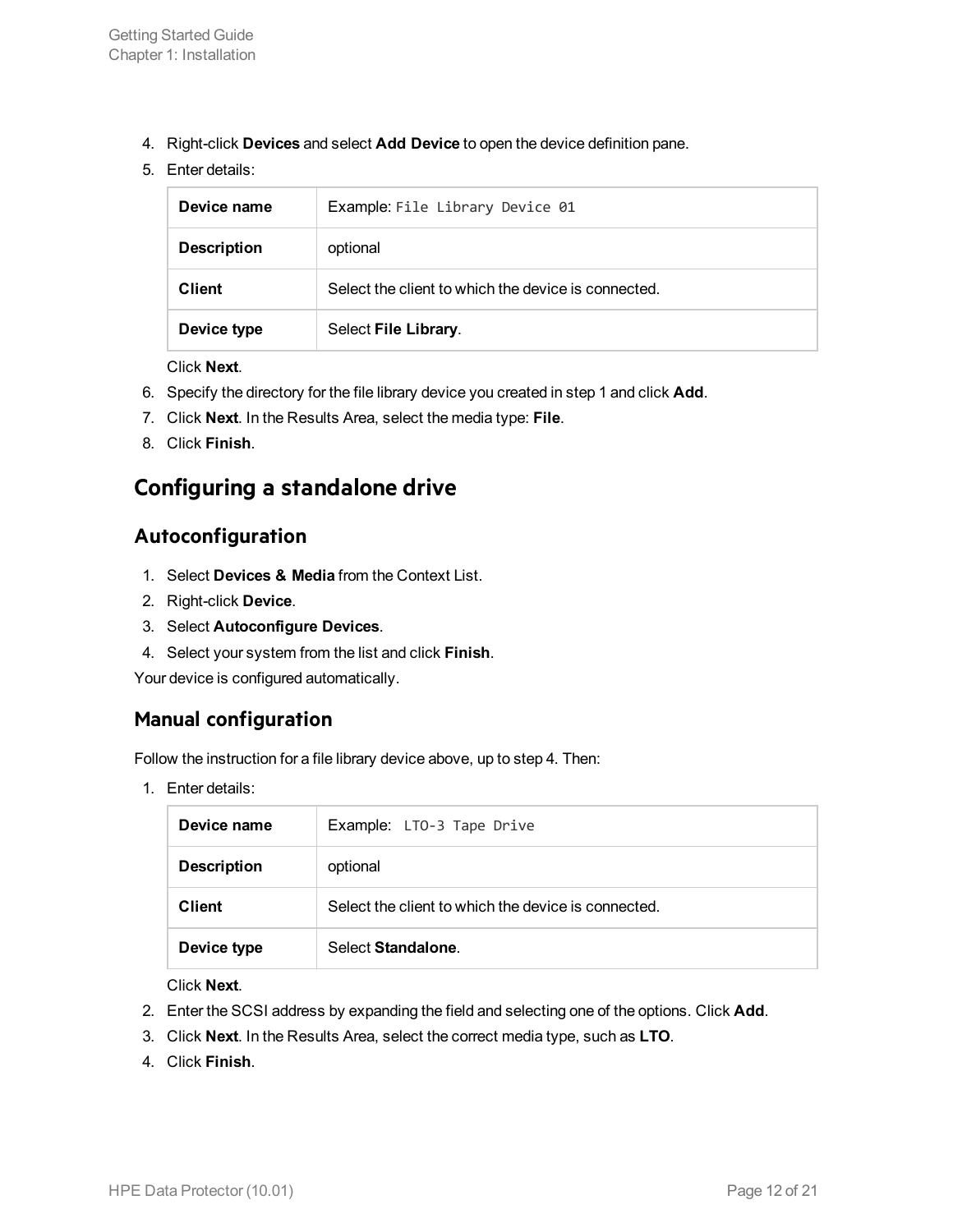## <span id="page-12-0"></span>**Formatting media**

Data Protector writes its own header on each tape so it can be recognized later. This can be done manually, as described in this section, or automatically. Before tapes can be used with Data Protector they need to be formatted. Skip this section if you want Data Protector to format the tape automatically.

#### **CAUTION:**

Formatting deletes all data on the media.

- 1. In the Devices & Media Context expand **Pools**.
- 2. Right-click the appropriate media pool.
- 3. Select **Format**.
- 4. In the Results Area select the drive and click **Next**.
- 5. Keep default settings and click **Next**.
- 6. Click **Force Operation** and **Default Medium Size** then **Finish**. Data Protector formats the media.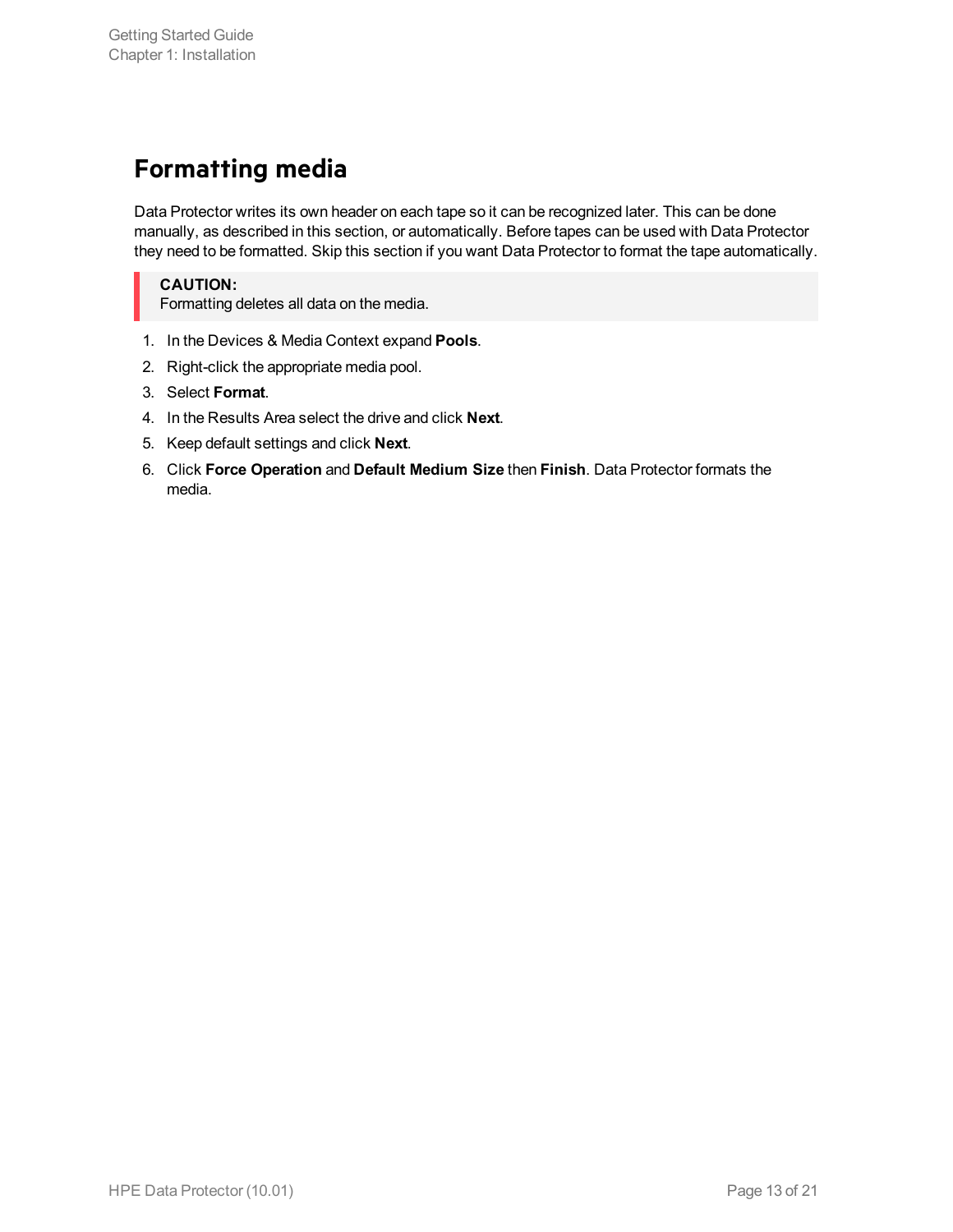# <span id="page-13-0"></span>**Chapter 2: Backing up your system**

The following steps show how to create a backup specification and perform a simple backup:

- 1. In the Context List, click **Backup**.
- 2. In the Scoping Pane, expand **Backup** and then click **Backup Specifications**.
- 3. In the Results Area, right-click the **Filesystem** item and select **Add Backup**.
- 4. Select the **Blank Filesystem Backup** template and click **OK**.
- 5. In the Source page that appears in the Results Area, browse for and select the checkboxes next to the directories and files that you want to back up, then click **Next**. If you do not have a tape device connected, select just a few small directories.
- 6. Use the default backup specifications options or select the desired backup options and click **Next**.
- 7. The backup specification summary is displayed in the Results Area. Click **Next**.
- 8. Click **Save As** to save the backup specification for later use. Optionally, you can also click **Save and Schedule** option to save, and then schedule the backup specification using the Scheduler.
- 9. Click **Start Backup** to run the backup.
- 10. When the Start Backup window opens, click **OK** to start the backup using the default specifications.
- 11. The Backup window shows you the progress of the backup session. The Session Information window will tell you when the backup is finished.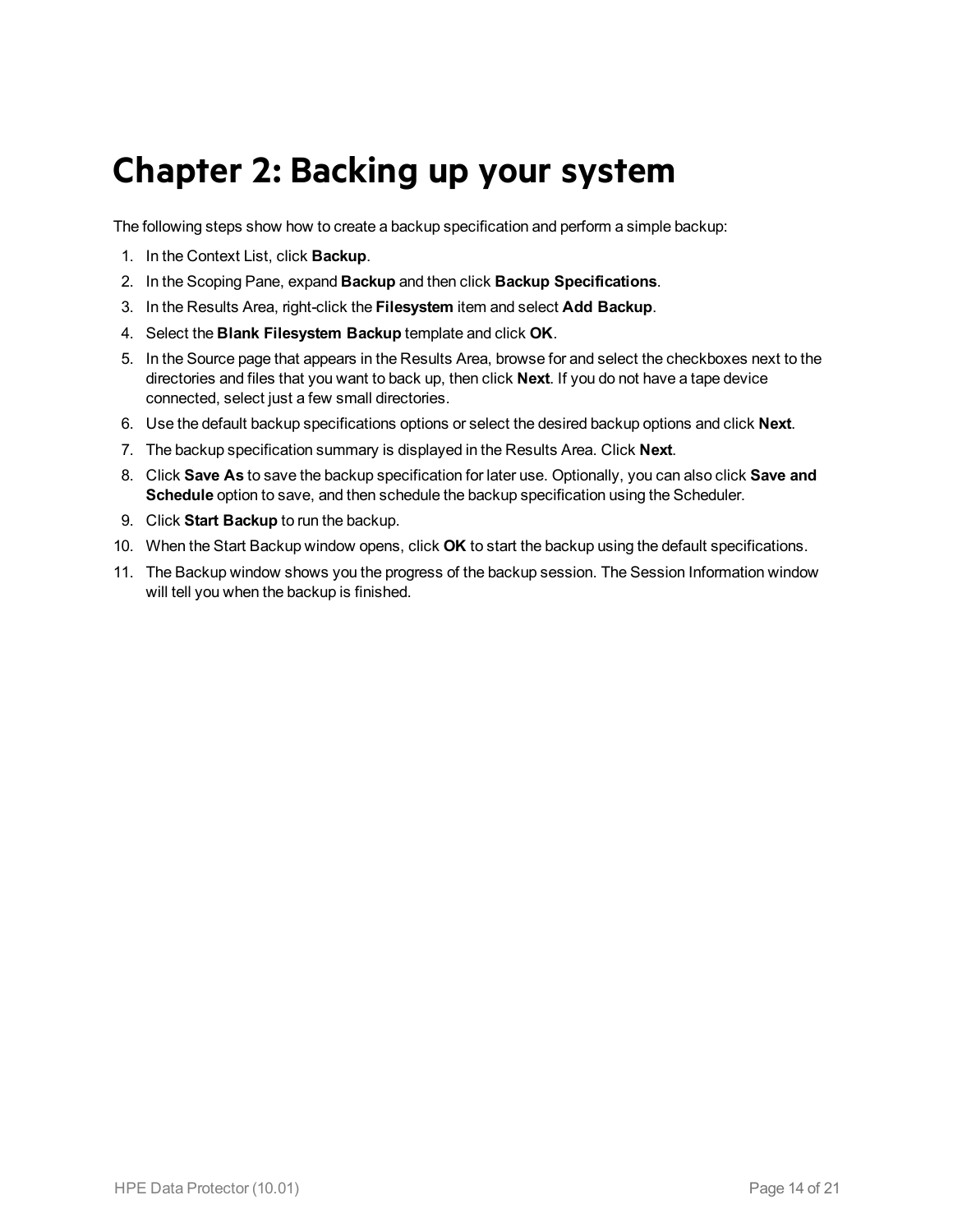# <span id="page-14-0"></span>**Chapter 3: Restoring from a backup**

By default, the backup object is restored to the same path from which it was backed up. The following steps show how to perform a simple restore:

- 1. In the Context List, click **Restore**.
- 2. Browse the **Filesystem** item and select the client object that you want to restore. The Restore view appears in the Results Area.
- 3. Browse for and select the check-boxes next to the directories/files to be restored.
- 4. Select the **Destination** tab to choose where you want to restore to. If you do not select anything, the selected directories/files will be restored to the original path.
- 5. Click the **Start Restore** button. The restore wizard appears.
- 6. Follow the proposed defaults in the wizard (click **Next** and **Finish**).
- 7. The Start Restore Session window opens, showing you the progress of the selected objects being restored to the system.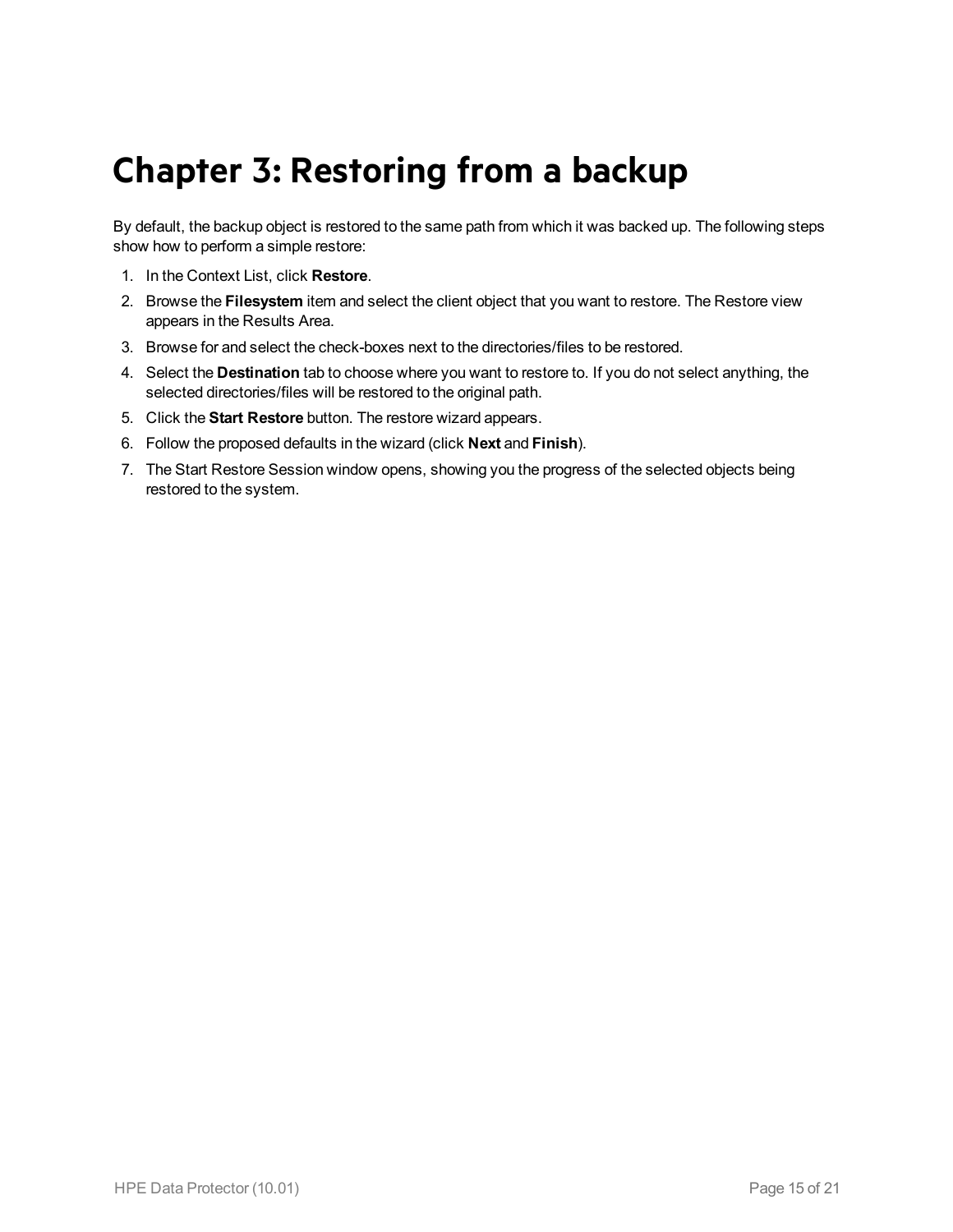# <span id="page-15-0"></span>**Chapter 4: More information**

#### **NOTE:**

The documentation set available at the HPE support website at <https://softwaresupport.hpe.com/> contains the latest updates and corrections.

You can access the HPE Data Protector documentation set from the following locations:

• HPE Data Protector installation directory.

**Windows systems:***Data\_Protector\_home*\docs

**UNIX systems:**/opt/omni/doc/C

- **.** Help menu of the HPE Data Protector GUI.
- <span id="page-15-1"></span>• HPE Support website at <https://softwaresupport.hpe.com/>

## **Documentation map**

The following table shows where to find information of different kinds. Squares shaded in gray are a good place to look first.

|                          |                         |                         |                         |                         |                         |                         |                         |                         |                         |                         |                         | Integration             | Guide                   |                         |                         |                         | ZDB<br><b>Guides</b>    |                         |                         | <b>GRE Guide</b>        |
|--------------------------|-------------------------|-------------------------|-------------------------|-------------------------|-------------------------|-------------------------|-------------------------|-------------------------|-------------------------|-------------------------|-------------------------|-------------------------|-------------------------|-------------------------|-------------------------|-------------------------|-------------------------|-------------------------|-------------------------|-------------------------|
|                          | Admin                   | 을                       | Started<br>Getting      | Concepts                | linstall                | Troubleshooting         | R                       | 긍                       | 준                       | Integration VSS         | <b>MSFT</b>             | Oracle/SAP              | MBI                     | Sybase/NDMP             | <b>Virtual Env</b>      | ZDB Admin               | <b>ZDBIG</b>            | Exchange                | SharePoint              | VMware                  |
| <b>Admin tasks</b>       | X                       | $\overline{\mathsf{x}}$ |                         |                         |                         |                         |                         |                         |                         |                         |                         |                         |                         |                         |                         |                         |                         |                         |                         |                         |
| <b>Backup</b>            |                         | $\overline{\mathsf{x}}$ | $\overline{\mathsf{x}}$ | $\overline{\mathsf{x}}$ |                         |                         |                         |                         |                         | $\overline{\mathsf{x}}$ | $\overline{\mathsf{x}}$ | $\overline{\mathsf{x}}$ | $\overline{\mathsf{x}}$ | $\overline{\mathsf{x}}$ | $\overline{\mathsf{x}}$ | $\overline{\mathsf{x}}$ | $\overline{\mathsf{x}}$ |                         |                         |                         |
| CLI                      |                         |                         |                         |                         |                         |                         |                         | $\overline{\mathsf{x}}$ |                         |                         |                         |                         |                         |                         |                         |                         |                         |                         |                         |                         |
| Concepts, techniques     |                         | $\overline{\mathsf{x}}$ |                         | $\overline{\textsf{x}}$ |                         |                         |                         |                         |                         | $\overline{\mathsf{x}}$ | $\overline{\mathsf{x}}$ | $\overline{\mathsf{x}}$ | $\overline{\mathsf{x}}$ | $\overline{\mathsf{x}}$ | $\overline{\mathsf{x}}$ | $\overline{\mathsf{x}}$ | $\overline{\mathsf{x}}$ | $\overline{\mathsf{x}}$ | $\overline{\mathsf{x}}$ | $\overline{\mathsf{x}}$ |
| <b>Disaster recovery</b> |                         |                         |                         | $\overline{\mathsf{x}}$ |                         |                         | $\overline{\mathsf{x}}$ |                         |                         |                         |                         |                         |                         |                         |                         |                         |                         |                         |                         |                         |
| Installation, upgrade    |                         |                         | $\overline{\mathsf{x}}$ |                         | $\overline{\mathsf{x}}$ |                         |                         |                         | $\overline{\mathsf{x}}$ |                         |                         |                         |                         |                         |                         |                         |                         |                         |                         |                         |
| Instant recovery         |                         |                         |                         | $\overline{\mathsf{x}}$ | $\overline{\mathsf{x}}$ |                         |                         |                         |                         |                         |                         |                         |                         |                         |                         | $\overline{\mathsf{x}}$ | $\overline{\mathsf{x}}$ |                         |                         |                         |
| Licensing                |                         |                         |                         |                         | $\overline{\mathsf{x}}$ |                         |                         |                         | $\overline{\mathsf{x}}$ |                         |                         |                         |                         |                         |                         |                         |                         |                         |                         |                         |
| Limitations              |                         | $\overline{\mathsf{x}}$ |                         |                         | $\overline{\mathsf{x}}$ | $\overline{\mathsf{x}}$ |                         |                         | $\overline{\textsf{x}}$ | $\overline{\mathsf{x}}$ | $\overline{\mathsf{x}}$ | $\overline{\mathsf{x}}$ | $\overline{\mathsf{x}}$ | $\overline{\mathsf{x}}$ | $\overline{\mathsf{x}}$ |                         | $\overline{\mathsf{x}}$ |                         |                         |                         |
| New features             |                         | $\overline{\mathsf{x}}$ |                         |                         |                         |                         |                         |                         | $\overline{\mathsf{x}}$ |                         |                         |                         |                         |                         |                         |                         |                         |                         |                         |                         |
| Planning strategy        |                         | $\overline{\mathsf{x}}$ |                         | $\overline{\mathsf{x}}$ |                         |                         |                         |                         |                         |                         |                         |                         |                         |                         |                         |                         |                         |                         |                         |                         |
| Procedures, tasks        | $\overline{\mathsf{x}}$ | $\overline{\mathsf{x}}$ |                         |                         | $\overline{\mathsf{x}}$ | $\overline{\mathsf{x}}$ | $\overline{\mathsf{x}}$ |                         |                         | $\overline{\mathsf{x}}$ | $\overline{\mathsf{x}}$ | $\overline{\mathsf{x}}$ | $\overline{\mathsf{x}}$ | $\overline{\mathsf{x}}$ | $\overline{\mathsf{x}}$ | $\overline{\mathsf{x}}$ | $\overline{\mathbf{x}}$ | $\overline{\mathsf{x}}$ | $\overline{\mathsf{x}}$ | $\overline{\mathsf{x}}$ |
| Recommendations          |                         |                         |                         | $\overline{\mathsf{x}}$ |                         |                         |                         |                         | $\overline{\mathsf{x}}$ |                         |                         |                         |                         |                         |                         |                         |                         |                         |                         |                         |
| Requirements             |                         |                         |                         |                         | $\overline{\textsf{x}}$ |                         |                         |                         | $\overline{\mathsf{x}}$ | $\overline{\mathsf{x}}$ | $\overline{\mathsf{x}}$ | $\overline{\mathsf{x}}$ | $\overline{\mathsf{x}}$ | $\overline{\mathsf{x}}$ | $\overline{\mathsf{x}}$ |                         |                         |                         |                         |                         |
| Restore                  | $\overline{\mathsf{x}}$ | $\overline{\mathsf{x}}$ | $\overline{\mathsf{x}}$ | $\overline{\mathsf{x}}$ |                         |                         |                         |                         |                         | $\overline{\mathsf{x}}$ | $\overline{\mathsf{x}}$ | $\overline{\mathsf{x}}$ | $\overline{\mathsf{x}}$ | $\overline{\mathsf{x}}$ | $\overline{\mathsf{x}}$ | $\overline{\mathsf{x}}$ | $\overline{\mathsf{x}}$ | $\overline{\mathsf{x}}$ | $\overline{\mathsf{x}}$ | $\overline{\mathsf{x}}$ |
| Supported                |                         |                         |                         | $\overline{\mathsf{x}}$ |                         |                         |                         |                         |                         |                         |                         |                         |                         |                         |                         |                         |                         |                         |                         |                         |
| configurations           |                         |                         |                         |                         |                         |                         |                         |                         |                         |                         |                         |                         |                         |                         |                         |                         |                         |                         |                         |                         |
| Troubleshooting          |                         | $\overline{\mathsf{x}}$ |                         |                         | $\overline{\mathsf{x}}$ | $\overline{\mathsf{x}}$ |                         |                         |                         | $\overline{\mathsf{x}}$ | $\vert x \vert$         | $\overline{\mathsf{x}}$ | $\overline{\mathsf{x}}$ | $\overline{\mathbf{x}}$ | $\overline{\mathsf{x}}$ | $\overline{\mathsf{x}}$ | $\overline{\mathsf{x}}$ | $\overline{\mathsf{x}}$ | $\overline{\mathsf{x}}$ | $\overline{\mathsf{x}}$ |

## <span id="page-15-2"></span>**Abbreviations**

Abbreviations in the documentation map above are explained below. The documentation item titles are all preceded by the words "HPE Data Protector."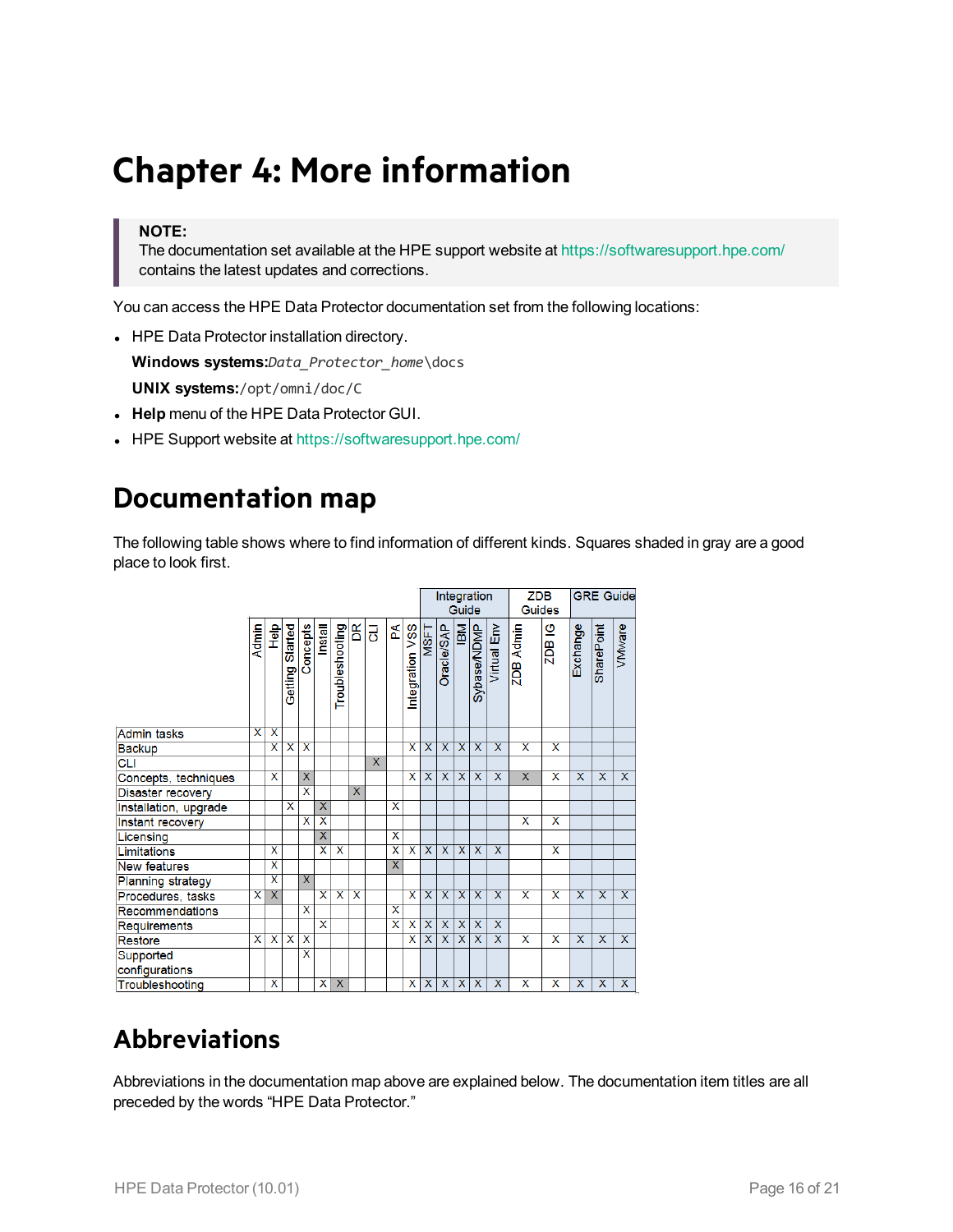| Abbreviation           | <b>Documentation item</b>                                                                                                    |                                                                                                                                                                                                                                                                                                                           |
|------------------------|------------------------------------------------------------------------------------------------------------------------------|---------------------------------------------------------------------------------------------------------------------------------------------------------------------------------------------------------------------------------------------------------------------------------------------------------------------------|
| Admin                  | Administrator's Guide                                                                                                        | This guide describes administrative tasks<br>in Data Protector.                                                                                                                                                                                                                                                           |
| <b>CLI</b>             | Command Line Interface<br>Reference                                                                                          | This guide describes the Data Protector<br>command-line interface, command<br>options, and their usage as well as<br>provides some basic command-line<br>examples.                                                                                                                                                        |
| Concepts               | <b>Concepts Guide</b>                                                                                                        | This guide describes Data Protector<br>concepts, zero downtime backup (ZDB)<br>concepts, and provides background<br>information on how Data Protector works.<br>It is intended to be used with the task-<br>oriented Help.                                                                                                |
| <b>DR</b>              | <b>Disaster Recovery Guide</b>                                                                                               | This guide describes how to plan, prepare<br>for, test, and perform a disaster recovery.                                                                                                                                                                                                                                  |
| <b>Getting Started</b> | <b>Getting Started Guide</b>                                                                                                 | This guide contains information to get you<br>started with using Data Protector. It lists<br>installation prerequisites, provides<br>instructions on installing and configuring<br>a basic backup environment and<br>procedures for performing backup and<br>restore. It also lists resources for further<br>information. |
| <b>GRE Guide</b>       | <b>Granular Recovery</b><br><b>Extension User Guide for</b><br>Microsoft SharePoint<br>Server, Exchange and<br><b>VMware</b> | This guide describes how to configure<br>and use the Data Protector Granular<br>Recovery Extension for:<br>• Microsoft SharePoint Server<br>• Exchange Server<br>VMware vSphere                                                                                                                                           |
| Help                   | Help                                                                                                                         |                                                                                                                                                                                                                                                                                                                           |
| Install                | <b>Installation Guide</b>                                                                                                    | This guide describes how to install the<br>Data Protector software, taking into<br>account the operating system and<br>architecture of your environment. This<br>guide details how to upgrade Data<br>Protector, as well as how to obtain the<br>proper licenses for your environment.                                    |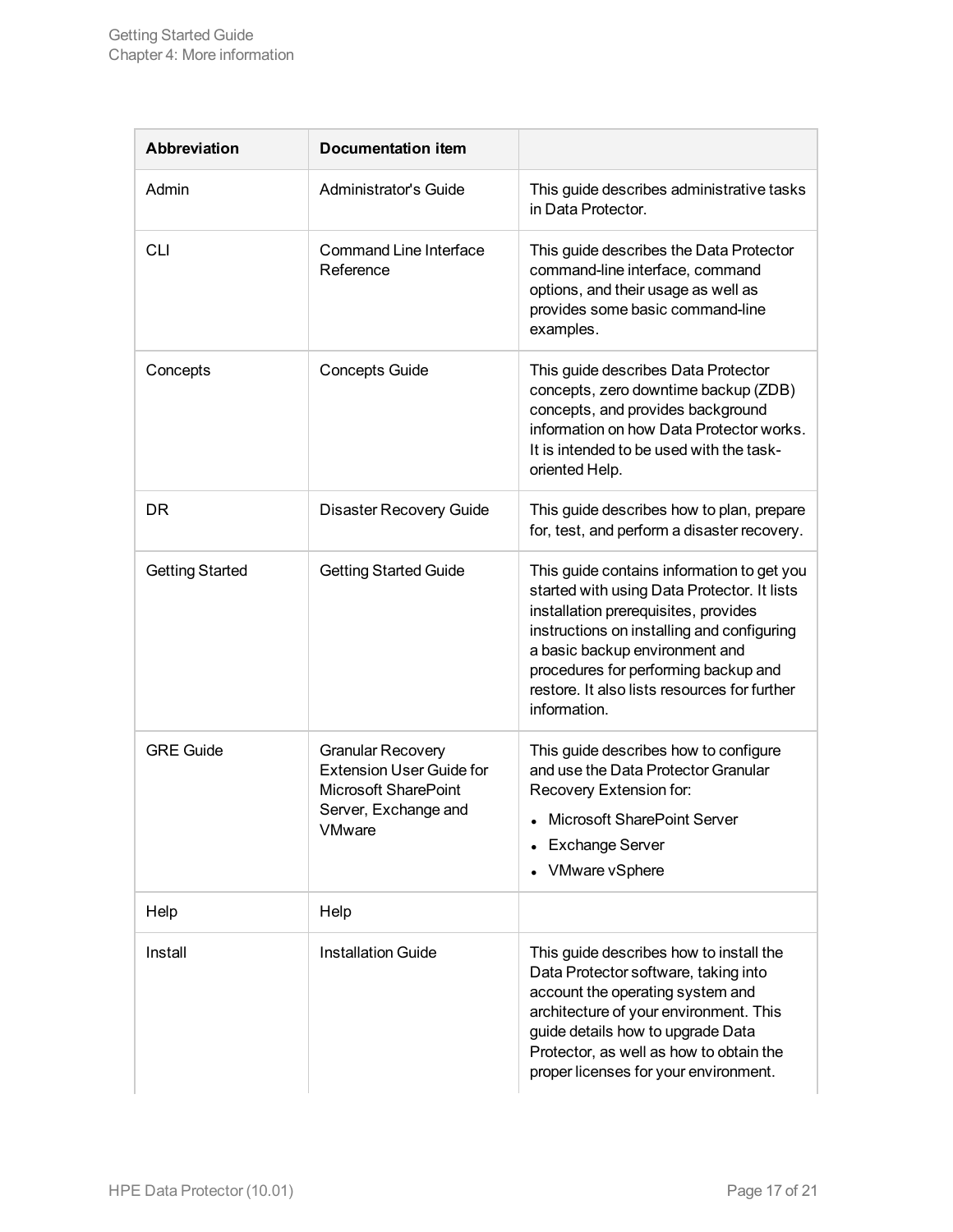| Abbreviation             | <b>Documentation item</b>                                        |                                                                                                                                                                                                                                                                                                                                                                                                                                           |
|--------------------------|------------------------------------------------------------------|-------------------------------------------------------------------------------------------------------------------------------------------------------------------------------------------------------------------------------------------------------------------------------------------------------------------------------------------------------------------------------------------------------------------------------------------|
| <b>Integration Guide</b> | <b>Integration Guide</b>                                         | This guide describes the integrations of<br>Data Protector with the following<br>applications:                                                                                                                                                                                                                                                                                                                                            |
|                          |                                                                  | <b>MSFT: Microsoft SQL Server,</b><br>$\bullet$<br>Microsoft SharePoint Server, and<br>Microsoft Exchange Server.                                                                                                                                                                                                                                                                                                                         |
|                          |                                                                  | <b>IBM:</b> Informix Server, IBM DB2 UDB,<br>$\bullet$<br>and Lotus Notes/Domino Server.                                                                                                                                                                                                                                                                                                                                                  |
|                          |                                                                  | Oracle/SAP: Oracle Server, MySQL,<br>$\bullet$<br>SAP R3, SAP MaxDB, and SAP<br>HANA Appliance.                                                                                                                                                                                                                                                                                                                                           |
|                          |                                                                  | Sybase/NDMP: Sybase and Network<br>$\bullet$<br>Data Management Protocol Server.                                                                                                                                                                                                                                                                                                                                                          |
|                          |                                                                  | Virtual Env: Virtualization<br>environments integration with VMware<br>vSphere, VMware vCloud Director,<br>and Microsoft Hyper-V.                                                                                                                                                                                                                                                                                                         |
| <b>Integration VSS</b>   | Integration Guide for<br>Microsoft Volume Shadow<br>Copy Service | This guide describes the integrations of<br>Data Protector with Microsoft Volume<br>Shadow Copy Service (VSS).                                                                                                                                                                                                                                                                                                                            |
| PA                       | Product Announcements,<br>Software Notes, and<br>References      | This guide gives a description of new<br>features of the latest release. It also<br>provides information on installation<br>requirements, required patches, and<br>limitations, as well as known issues and<br>workarounds.                                                                                                                                                                                                               |
| Troubleshooting          | <b>Troubleshooting Guide</b>                                     | This guide describes how to troubleshoot<br>problems you may encounter when using<br>Data Protector.                                                                                                                                                                                                                                                                                                                                      |
| <b>ZDB Admin</b>         | <b>ZDB Administrator's Guide</b>                                 | This guide describes how to configure<br>and use the integration of Data Protector<br>with HPE P4000 SAN Solutions, HPE<br>P6000 EVA Disk Array Family, HPE<br>P9000 XP Disk Array Family, HPE 3PAR<br>StoreServ Storage, NetApp Storage,<br>EMC VNX and EMC VMAX Storage<br>families, and EMC Symmetrix Remote<br>Data Facility and TimeFinder. It is<br>intended for backup administrators or<br>operators. It covers the zero downtime |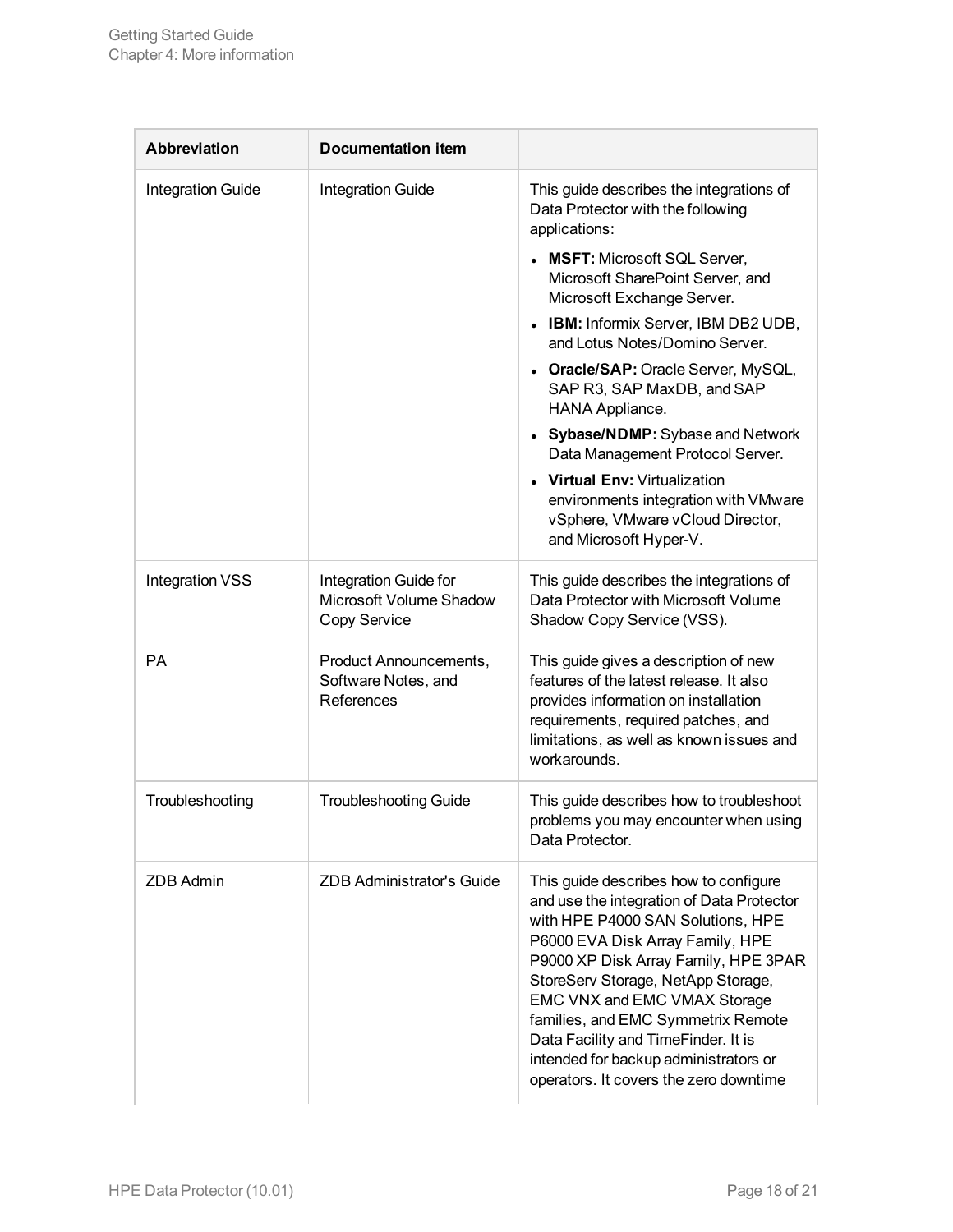| <b>Abbreviation</b> | Documentation item           |                                                                                                                                                                                                                                                                                  |
|---------------------|------------------------------|----------------------------------------------------------------------------------------------------------------------------------------------------------------------------------------------------------------------------------------------------------------------------------|
|                     |                              | backup, instant recovery, and the restore<br>of filesystems and disk images.                                                                                                                                                                                                     |
| ZDB IG              | <b>ZDB Integration Guide</b> | This guide describes how to configure<br>and use Data Protector to perform zero<br>downtime backup, instant recovery, and<br>standard restore of Oracle Server, SAP<br>R/3, Microsoft Exchange Server,<br>Microsoft SQL Server databases, and<br>Virtual Environment for VMware. |

## <span id="page-18-0"></span>**Integrations**

### **Software Application Integrations**

| Software application                           | Guides                               |
|------------------------------------------------|--------------------------------------|
| <b>IBM DB2 UDB</b>                             | <b>Integration Guide</b>             |
| <b>Informix Server</b>                         | <b>Integration Guide</b>             |
| Lotus Notes/Domino Server                      | <b>Integration Guide</b>             |
| Microsoft Exchange Server                      | Integration Guide, ZDB IG, GRE Guide |
| Microsoft Hyper-V                              | <b>Integration Guide</b>             |
| Microsoft SharePoint Server                    | Integration Guide, ZDB IG, GRE Guide |
| Microsoft SQL Server                           | Integration Guide, ZDB IG            |
| Microsoft Volume Shadow Copy Service (VSS)     | <b>Integration VSS</b>               |
| Network Data Management Protocol (NDMP) Server | <b>Integration Guide</b>             |
| <b>Oracle Server</b>                           | Integration Guide, ZDB IG            |
| <b>MySQL</b>                                   | <b>Integration Guide</b>             |
| <b>SAP HANA Appliance</b>                      | <b>Integration Guide</b>             |
| <b>SAP MaxDB</b>                               | <b>Integration Guide</b>             |
| SAP <sub>R/3</sub>                             | Integration Guide, ZDB IG            |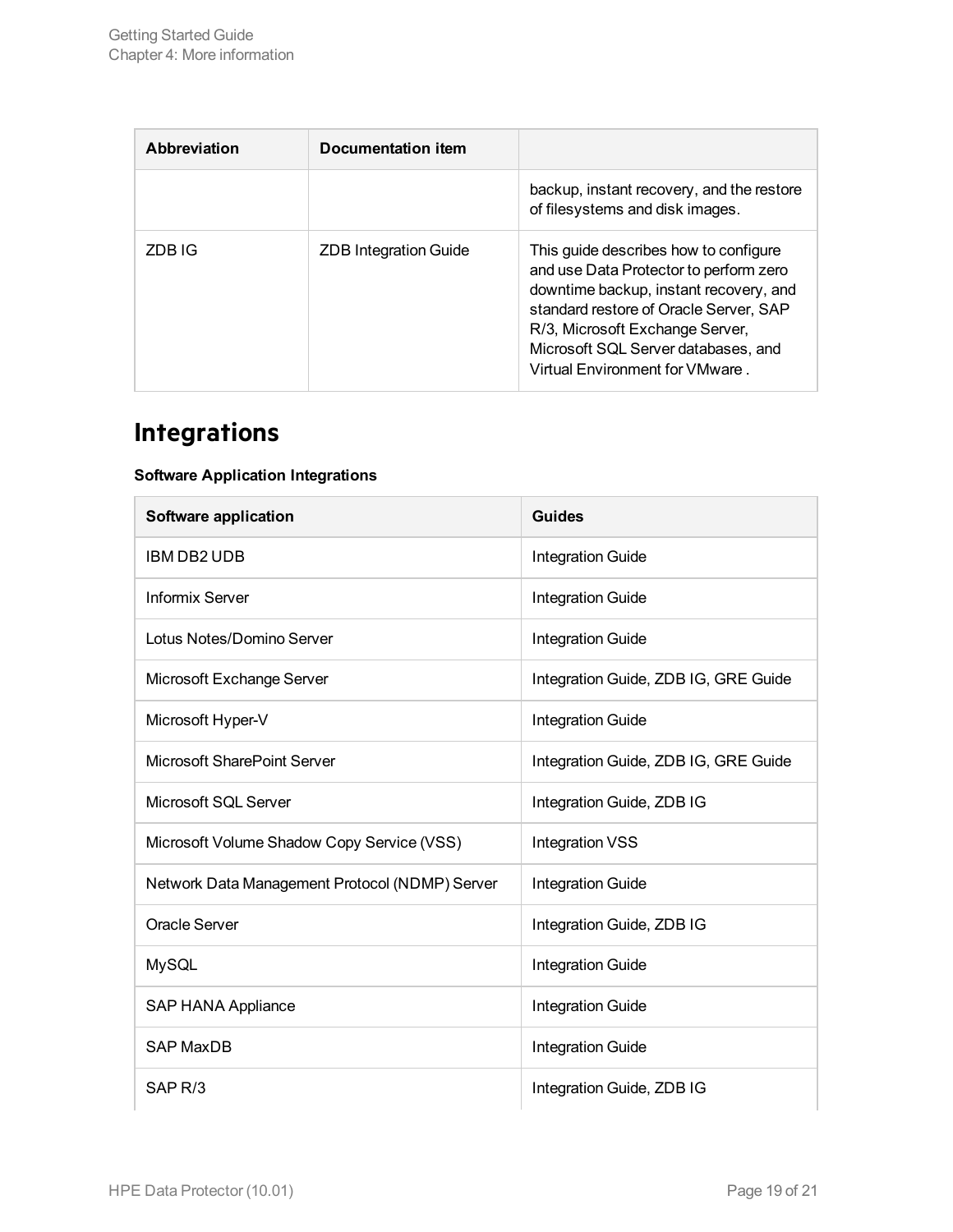| Software application          | Guides                               |
|-------------------------------|--------------------------------------|
| Sybase Server                 | <b>Integration Guide</b>             |
| <b>VMware vCloud Director</b> | <b>Integration Guide</b>             |
| VMware vSphere                | Integration Guide, ZDB IG, GRE Guide |

### **Disk Array System Integrations**

Look in these guides for details of the integrations with the following families of disk array systems:

| Disk array family                 | <b>Guides</b>                                    |
|-----------------------------------|--------------------------------------------------|
| <b>EMC Symmetrix</b>              | all ZDB                                          |
| HPE P4000 SAN Solutions           | Concepts, ZDB Admin,<br><b>Integration Guide</b> |
| HPE P6000 EVA Disk Array Family   | all ZDB, Integration Guide                       |
| HPE P9000 XP Disk Array Family    | all ZDB, Integration Guide                       |
| <b>HPE 3PAR StoreServ Storage</b> | Concepts, ZDB Admin,<br><b>Integration Guide</b> |
| <b>NetApp Storage</b>             | Concepts, ZDB Admin,<br>ZDB IG                   |
| <b>EMC VNX Storage family</b>     | Concepts, ZDB Admin,<br>ZDB IG                   |
| <b>EMC VMAX Storage family</b>    | Concepts, ZDB Admin,<br>ZDB IG                   |